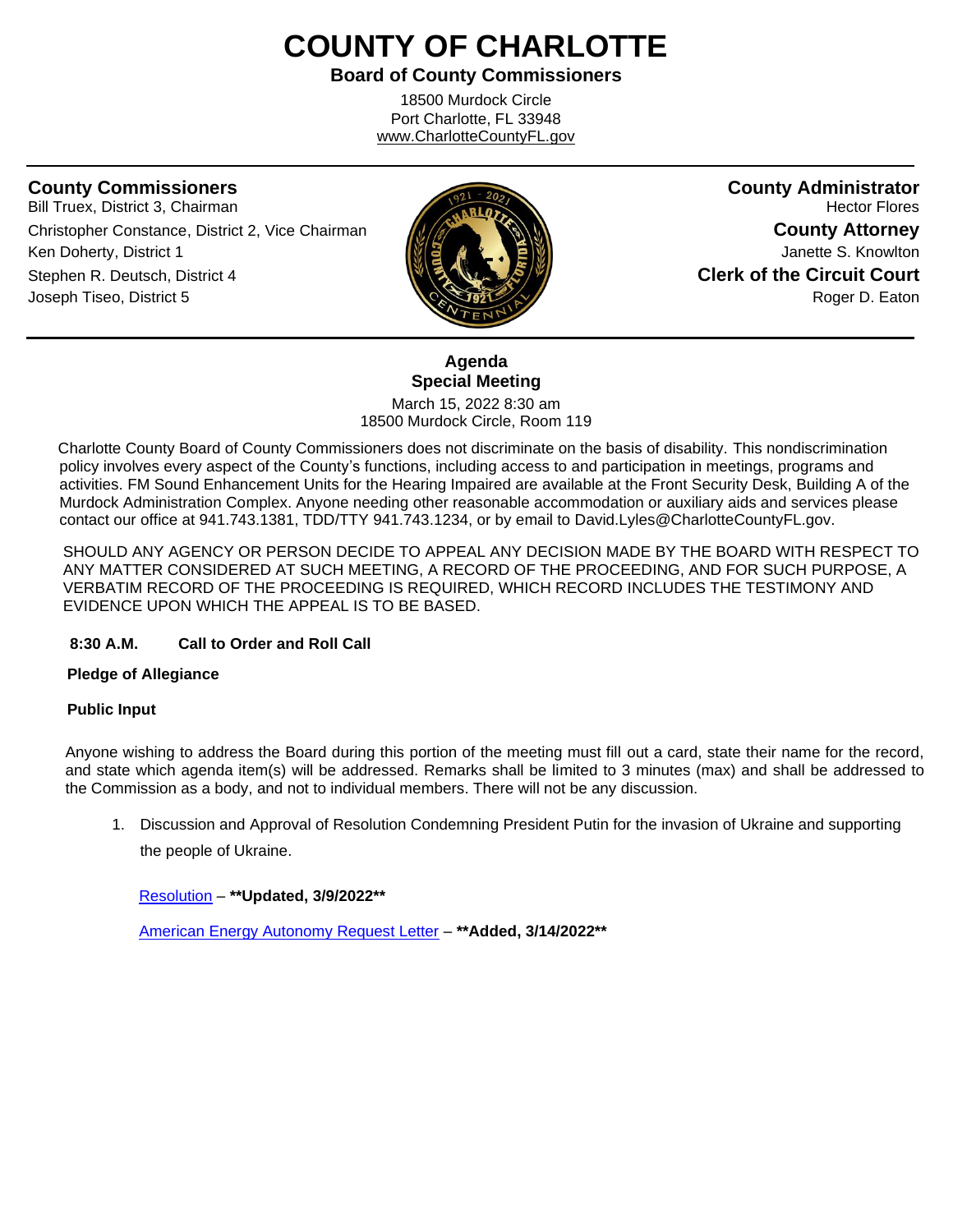## **Board of County Commissioners**

# **Schedule of Future Closures/Hearings/Workshops**

| Thursday, March 17, 2022 | 1:30 p.m.   | <b>Board of County</b><br><b>Commissioners Pre-Agenda</b><br>Meeting                        | Murdock Administration Center,<br>18500 Murdock Circle, Building<br>B, Room #106-B, Port Charlotte                 |
|--------------------------|-------------|---------------------------------------------------------------------------------------------|--------------------------------------------------------------------------------------------------------------------|
| Tuesday, March 22, 2022  | $9:00$ a.m. | <b>Board of County</b><br><b>Commissioners Regular and</b><br><b>Land Use Meeting</b>       | Murdock Administration Center,<br>18500 Murdock Circle,<br><b>Commission Chambers Room</b><br>#119, Port Charlotte |
| Thursday, April 7, 2022  | 1:30 p.m.   | <b>Board of County</b><br>Commissioners Pre-Agenda<br>Meeting                               | Murdock Administration Center,<br>18500 Murdock Circle, Building<br>B, Room #106-B, Port Charlotte                 |
| Tuesday, April 12, 2022  | $9:00$ a.m. | <b>Board of County</b><br><b>Commissioners Regular</b><br>Meeting                           | Murdock Administration Center,<br>18500 Murdock Circle,<br><b>Commission Chambers Room</b><br>#119, Port Charlotte |
| Tuesday, April 19, 2022  | $9:00$ a.m. | Board of County<br><b>Commissioners Monthly</b><br>Workshop                                 | Murdock Administration Center,<br>18500 Murdock Circle,<br><b>Commission Chambers Room</b><br>#119, Port Charlotte |
| Tuesday, April 19, 2022  | 2:00 p.m.   | <b>Board of County</b><br><b>Commissioners Utilities</b><br><b>Quarterly Update Meeting</b> | Murdock Administration Center,<br>18500 Murdock Circle,<br><b>Commission Chambers Room</b><br>#119, Port Charlotte |
| Thursday, April 21, 2022 | 1:30 p.m.   | <b>Board of County</b><br>Commissioners Pre-Agenda<br>Meeting                               | Murdock Administration Center,<br>18500 Murdock Circle, Building<br>B, Room #106-B, Port Charlotte                 |
| Tuesday, April 26, 2022  | $9:00$ a.m. | <b>Board of County</b><br><b>Commissioners Regular and</b><br>Land Use Meeting              | Murdock Administration Center,<br>18500 Murdock Circle,<br><b>Commission Chambers Room</b><br>#119, Port Charlotte |
| Thursday, May 5, 2022    | 1:30 p.m.   | <b>Board of County</b><br>Commissioners Pre-Agenda<br>Meeting                               | Murdock Administration Center,<br>18500 Murdock Circle, Building<br>B, Room #106-B, Port Charlotte                 |
| Tuesday, May 10, 2022    | $9:00$ a.m. | <b>Board of County</b><br><b>Commissioners Regular</b><br>Meeting                           | Murdock Administration Center,<br>18500 Murdock Circle,<br><b>Commission Chambers Room</b><br>#119, Port Charlotte |
| Tuesday, May 17, 2022    | $9:00$ a.m. | <b>Board of County</b><br><b>Commissioners Monthly</b><br>Workshop                          | Murdock Administration Center,<br>18500 Murdock Circle,<br><b>Commission Chambers Room</b><br>#119, Port Charlotte |
| Tuesday, May 17, 2022    | 2:00 p.m.   | <b>Board of County</b><br><b>Commissioners Workshop-</b><br><b>Strategic Focus Update</b>   | Murdock Administration Center,<br>18500 Murdock Circle,<br><b>Commission Chambers Room</b><br>#119, Port Charlotte |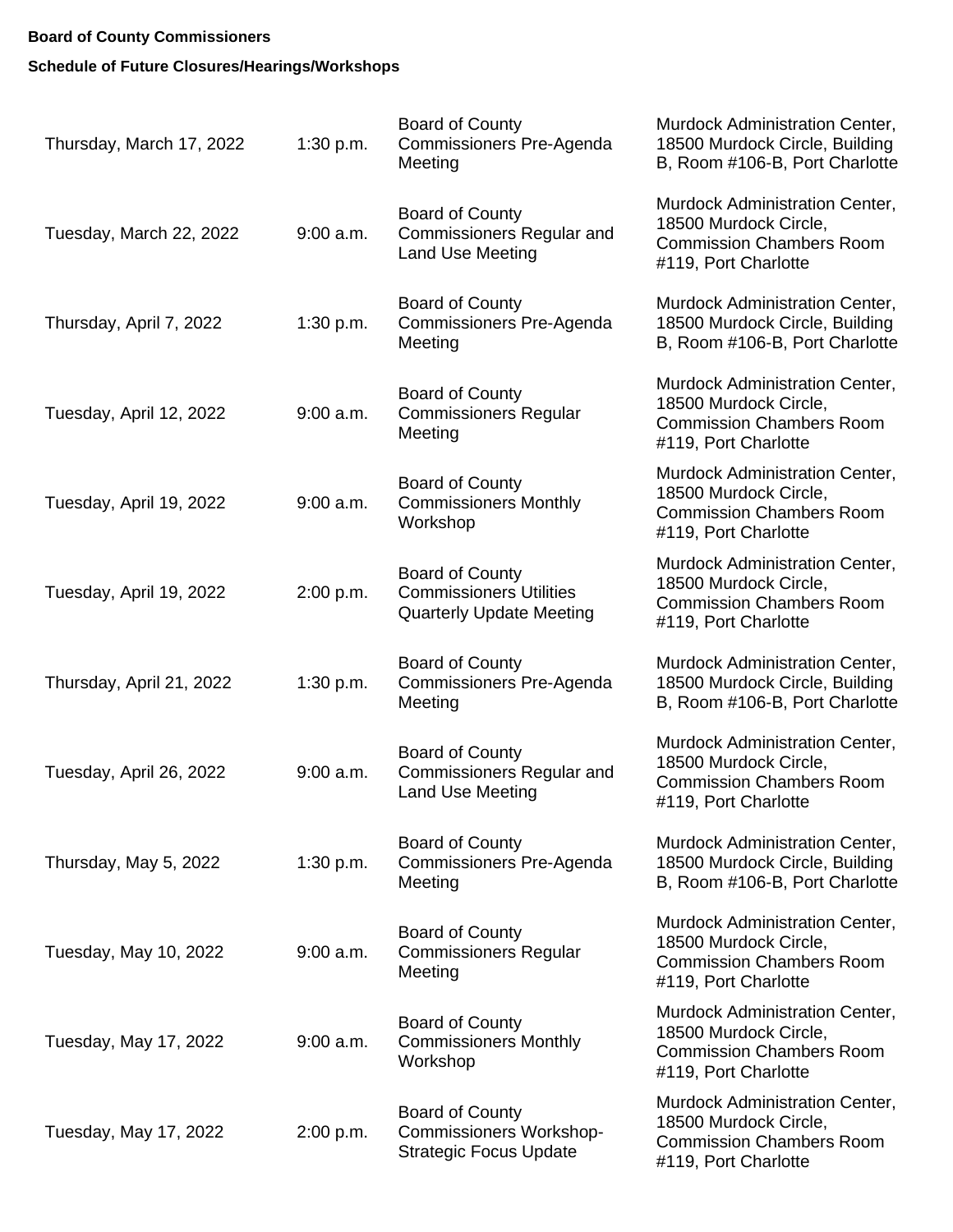| Thursday, May 19, 2022  | 1:30 p.m.   | Board of County<br><b>Commissioners Pre-Agenda</b><br>Meeting                               | Murdock Administration Center,<br>18500 Murdock Circle, Building<br>B, Room #106-B, Port Charlotte                 |
|-------------------------|-------------|---------------------------------------------------------------------------------------------|--------------------------------------------------------------------------------------------------------------------|
| Tuesday, May 24, 2022   | $9:00$ a.m. | <b>Board of County</b><br><b>Commissioners Regular and</b><br>Land Use Meeting              | Murdock Administration Center,<br>18500 Murdock Circle,<br><b>Commission Chambers Room</b><br>#119, Port Charlotte |
| Thursday, June 9, 2022  | 1:30 p.m.   | <b>Board of County</b><br>Commissioners Pre-Agenda<br>Meeting                               | Murdock Administration Center,<br>18500 Murdock Circle, Building<br>B, Room #106-B, Port Charlotte                 |
| Tuesday, June 14, 2022  | $9:00$ a.m. | <b>Board of County</b><br><b>Commissioners Regular and</b><br><b>Land Use Meeting</b>       | Murdock Administration Center,<br>18500 Murdock Circle,<br><b>Commission Chambers Room</b><br>#119, Port Charlotte |
| Tuesday, June 21, 2022  | $9:00$ a.m. | <b>Board of County</b><br><b>Commissioners Monthly</b><br>Workshop                          | Murdock Administration Center,<br>18500 Murdock Circle,<br><b>Commission Chambers Room</b><br>#119, Port Charlotte |
| Thursday, June 23, 2022 | 1:30 p.m.   | <b>Board of County</b><br>Commissioners Pre-Agenda<br>Meeting                               | Murdock Administration Center,<br>18500 Murdock Circle, Building<br>B, Room #106-B, Port Charlotte                 |
| Tuesday, June 28, 2022  | $9:00$ a.m. | Board of County<br><b>Commissioners Regular</b><br>Meeting                                  | Murdock Administration Center,<br>18500 Murdock Circle,<br><b>Commission Chambers Room</b><br>#119, Port Charlotte |
| Thursday July 7, 2022   | 1:30 p.m.   | <b>Board of County</b><br>Commissioners Pre-Agenda<br>Meeting                               | Murdock Administration Center,<br>18500 Murdock Circle, Building<br>B, Room #106-B, Port Charlotte                 |
| Thursday, July 7, 2022  | 2:00 p.m.   | <b>Board of County</b><br><b>Commissioners Utilities</b><br><b>Quarterly Update Meeting</b> | Murdock Administration Center,<br>18500 Murdock Circle,<br><b>Commission Chambers Room</b><br>#119, Port Charlotte |
| Tuesday, July 12, 2022  | $9:00$ a.m. | <b>Board of County</b><br><b>Commissioners Regular and</b><br>Land Use Meeting              | Murdock Administration Center,<br>18500 Murdock Circle,<br><b>Commission Chambers Room</b><br>#119, Port Charlotte |
| Tuesday, July 19, 2022  | $9:00$ a.m. | <b>Board of County</b><br><b>Commissioners Monthly</b><br>Workshop                          | Murdock Administration Center,<br>18500 Murdock Circle,<br><b>Commission Chambers Room</b><br>#119, Port Charlotte |
| Tuesday, July 19, 2022  | 2:00 p.m.   | <b>Presentation of Tentative</b><br><b>Budget</b>                                           | Murdock Administration Center,<br>18500 Murdock Circle,<br><b>Commission Chambers Room</b><br>#119, Port Charlotte |
| Monday, July 25, 2022   | $9:00$ a.m. | <b>Board of County</b><br>Commissioners Pre-Agenda<br>Meeting                               | Murdock Administration Center,<br>18500 Murdock Circle, Building<br>B, Room #106-B, Port Charlotte                 |